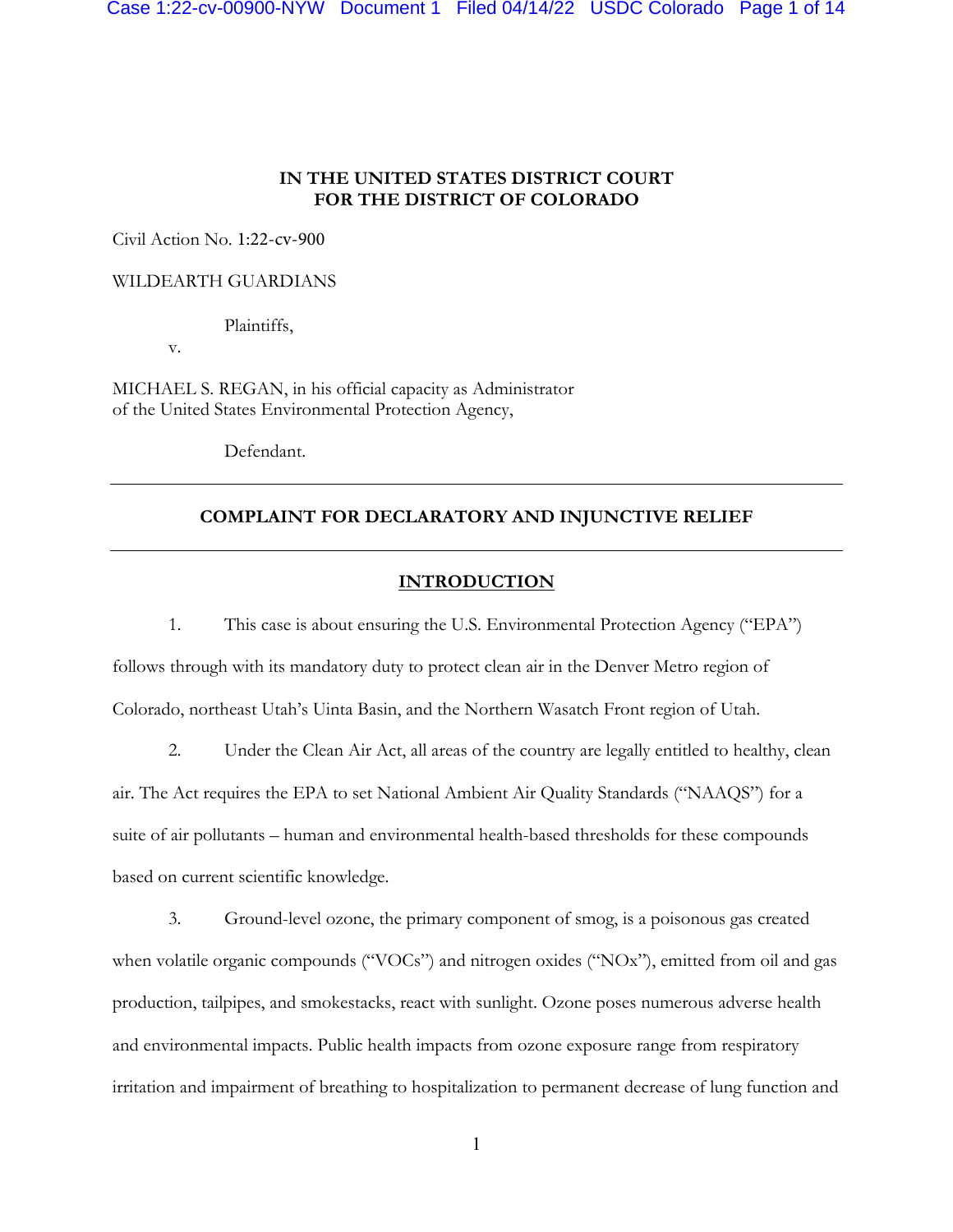an increased risk of premature death. Children, the elderly, and people who are active outdoors are most at risk. Ground-level ozone further harms growing plants, causes defoliation of trees and crops, and can impair the healthy functioning of entire ecosystems.

4. In 1979 the EPA promulgated the first ozone NAAQS. This limit has been repeatedly revised downwards as the serious impacts of ozone pollution have become better understood, first in 1997 and then again in 2008. Most recently, in 2015 the EPA again strengthened the ground-level ozone NAAQS to 0.070 parts per million ("ppm"), based on extensive evidence about ozone's severely harmful effects on both public health and the environment.

5. The Denver Metro-North Front Range region of Colorado and the Uinta Basin and Northern Wasatch Front regions of Utah have violated the 2015 ozone NAAQS for years.<sup>1</sup> In 2018, the EPA designated the regions as in nonattainment with the 2015 NAAQS and classified them as "marginal" nonattainment areas. Under the Clean Air Act, states were required to bring marginal nonattainment areas into attainment of the 2015 ozone NAAQS within three years of the effective date of designation.

6. Where an ozone nonattainment area fails to attain a NAAQS by the required attainment deadline, the EPA must make a "determination" to that effect and reclassify the area to "the next higher classification," often referred to as a "bump up." This bump up has the effect of imposing more stringent safeguards to ensure that harmful ozone is cleaned up. The EPA must make its determination and "bump up" within six months of the missed attainment deadline.

<sup>&</sup>lt;sup>1</sup> The Denver Metro-North Front Range region of Colorado includes all of Adams, Arapahoe, Boulder, Broomfield, Denver, Douglas, Jefferson, and Weld Counties, and most of Larimer County. The Uinta Basin region includes most of Duchesne and Uintah Counties in northeast Utah. The Northern Wasatch front region of Utah includes all of Davis and Salt Lake Counties, and portions of Tooele and Weber Counties.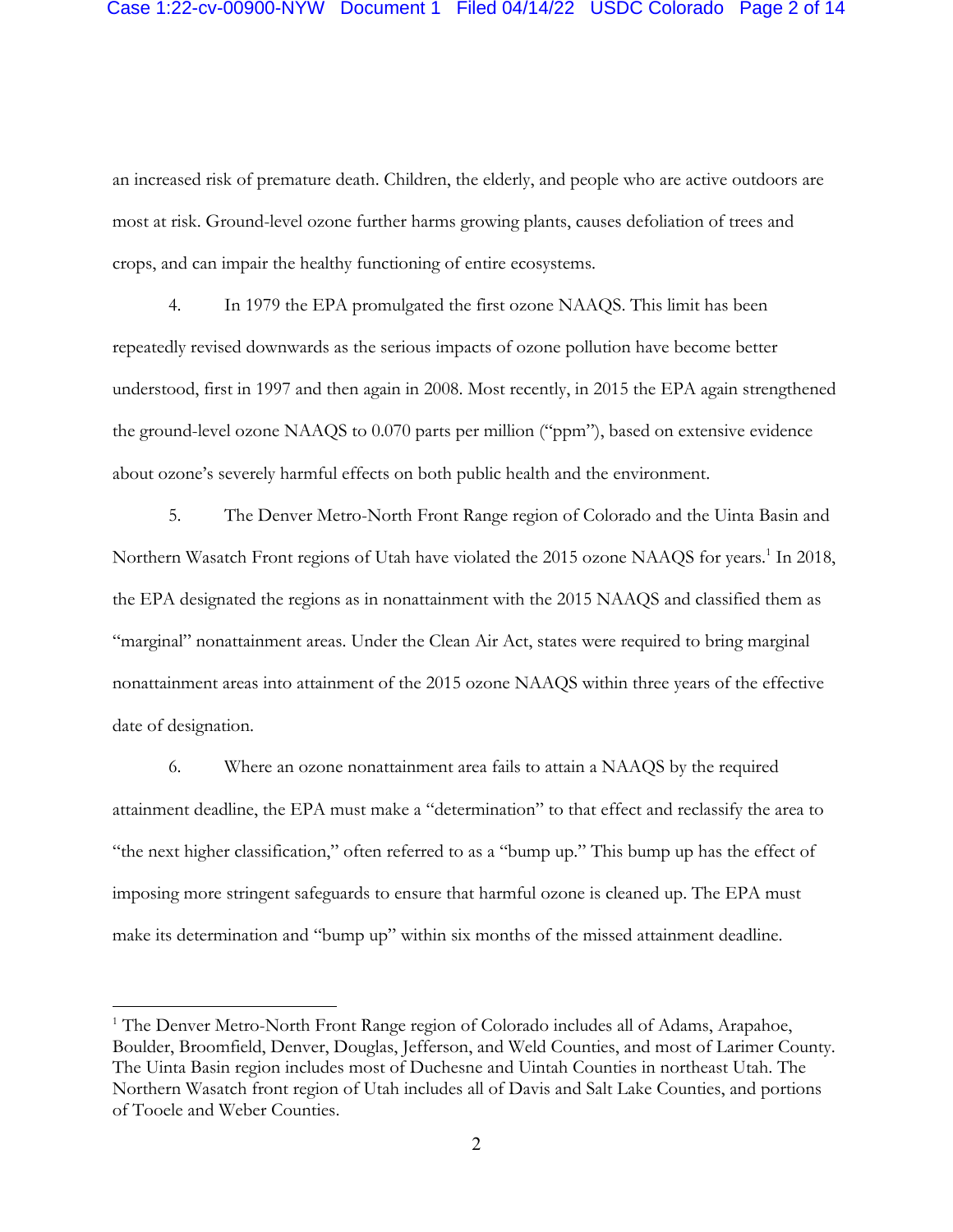7. The Denver Metro-North Front Range, Uinta Basin, and Northern Wasatch front regions were required to attain the 2015 ozone NAAQS by 2021. Unfortunately, Colorado and Utah failed to bring these regions into attainment. Thus, within six months EPA was required to make a "determination" that these areas failed to attain and bump them up to "moderate" nonattainment.

8. More than six months have passed since EPA was required to make its determination and reclassify the Denver Metro-North Front Range, Uinta Basin, and Northern Wasatch front regions as "moderate" ozone nonattainment areas and the agency still has not taken action. Put simply, the EPA has failed to perform a duty that is not discretionary under the Clean Air Act. By failing to do so, the EPA is allowing air quality in the Denver Metro-North Front Range, Uinta Basin, and Northern Wasatch front to continue harming the health and welfare of millions of Coloradans, Utahans, and regional visitors, including WildEarth Guardians' staff and members.

9. WildEarth Guardians ("Guardians") brings this action for declaratory and injunctive relief to enforce a mandatory deadline set forth in the Clean Air Act. Guardians seeks to compel Defendant Michael S. Regan ("Administrator" or "Defendant") in his official capacity as Administrator of the U.S. Environmental Protection Agency ("EPA"), to carry out his overdue legal obligation to formally determine that the Denver Metro-North Front Range, Uinta Basin, and Northern Wasatch Front regions failed to attain the 2015 ozone NAAQS and officially reclassify the regions as moderate nonattainment areas.

10. Guardians seeks a declaration that the Administrator has violated a mandatory duty by failing to make a timely determination regarding the attainment status of the Denver Metro-North Front Range, Uinta Basin, and Northern Wasatch Front areas with respect to the 2015 ozone NAAQS as required by the Clean Air Act, as well as an order compelling the Administrator to fulfill his statutorily-mandated duty to make such a formal determination by a date certain.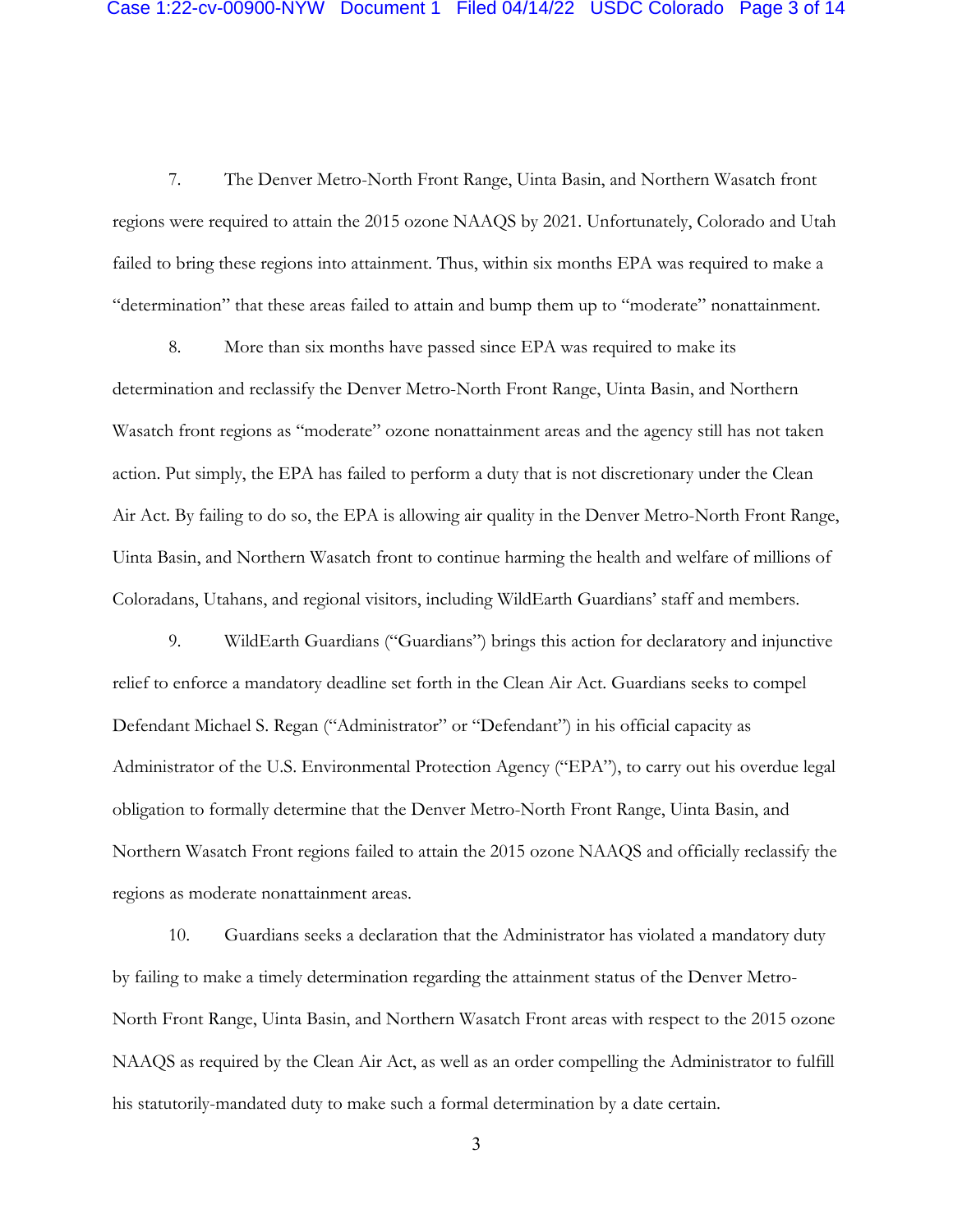### **JURISDICTION, VENUE, AND NOTICE**

11. This is a Clean Air Act citizen suit against the Administrator alleging a failure of the Administrator to perform a nondiscretionary act or duty under the Clean Air Act. This Court has subject matter jurisdiction over this action pursuant to 42 U.S.C. § 7604(a)(2) (Clean Air Act citizen suit provision) and 28 U.S.C. § 1331 (federal question).

12. The requested declaratory and injunctive relief is authorized by 28 U.S.C. 2201(a) (declaratory relief), 28 U.S.C. § 2202 (injunctive relief), 42 U.S.C. § 7604(a)(2) (providing District Court jurisdiction to order Administrator to perform nondiscretionary duty), and 42 U.S.C. § 7604(d) (costs and attorney fees).

13. Venue is proper in this judicial district pursuant to 28 U.S.C. § 1391(e). EPA maintains a Regional Office in Denver, Colorado – Region VIII – which oversees air quality in Colorado and Utah, including monitoring compliance with the ozone NAAQS in the Denver Metro-North Front Range Area, Uinta Basin, and Northern Wasatch Front. The Denver Regional Office is, in part, responsible for ensuring the Administrator performs the nondiscretionary duty at issue in this Complaint, and a substantial part of the events or omissions giving rise to Guardians' claims occurred in EPA's Denver office. Guardians also maintains an office in Denver, Colorado.

14. On February 10, 2022, by letter served by certified mail, Guardians provided the Administrator with written notice of the claims stated in this action. Guardians provided this notice pursuant to 42 U.S.C. § 7604(b)(2), and 40 C.F.R. §§ 54.2 and 54.3. More than 60 days have elapsed since Guardians' notice, and the Administrator has not yet taken the nondiscretionary duty required by law. There exists between the parties an actual, justiciable controversy within the meaning of the Declaratory Judgment Act, 28 U.S.C. § 2201.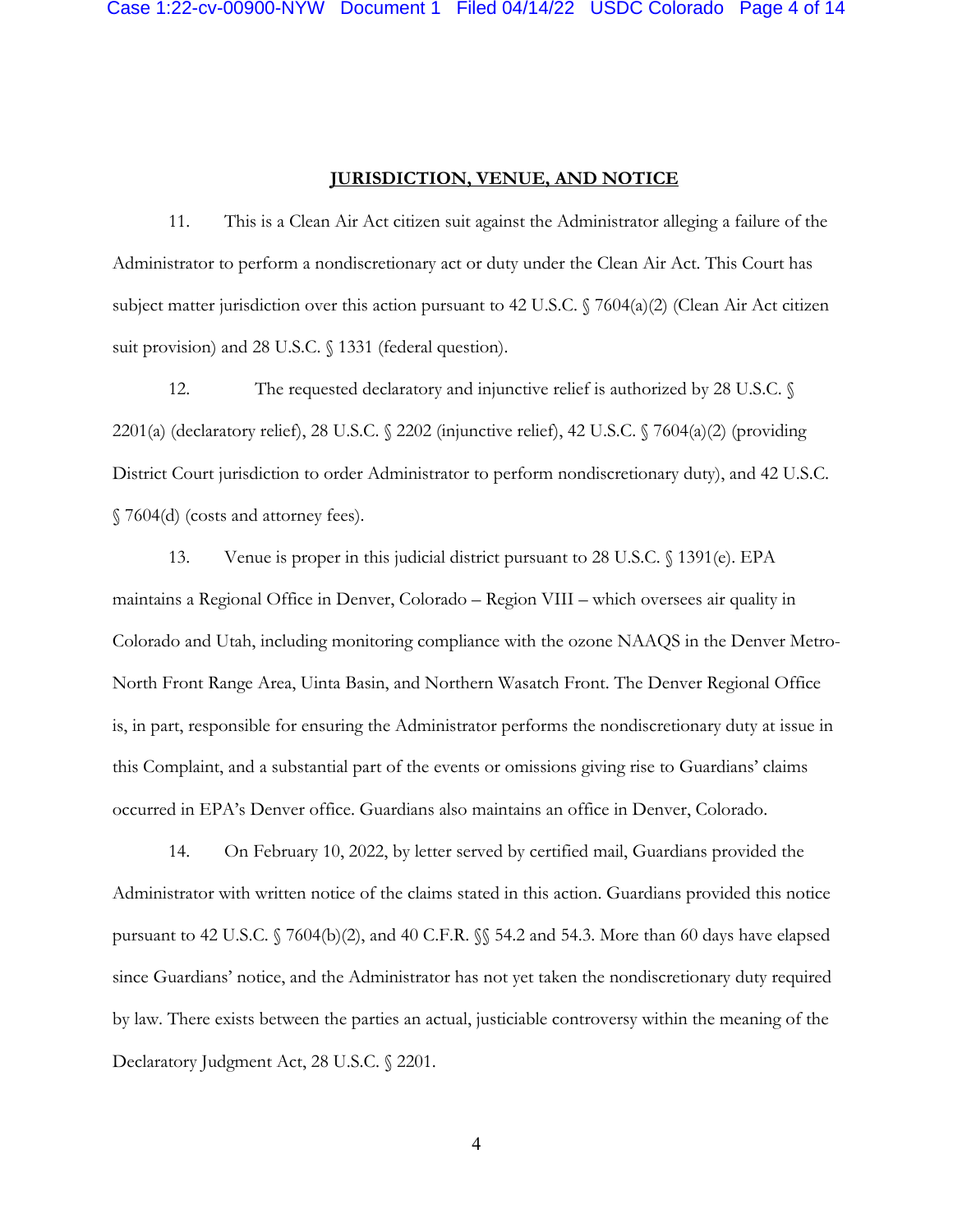# **PARTIES**

15. Plaintiff WILDEARTH GUARDIANS is a non-profit conservation organization dedicated to protecting and restoring wildlife, wild rivers, wild places, and health in the American West, and to safeguarding the Earth's climate and air quality. Guardians and its members work to reduce harmful air pollution to safeguard public health, welfare, and the environment.

16. As a non-profit corporation, Guardians is a "person" within the meaning of 42 U.S.C. § 7602(e) and is entitled to bring a citizen suit under the Clean Air Act, 42 U.S.C. § 7604(a).

17. Guardians has approximately 188,000 activists and members, many of whom live, work, or recreate in the Denver Metro-North Front Range, Uinta Basin, and Northern Wasatch Front areas affected by the ozone pollution at issue in this case. These members recreate outdoors frequently, commute to work on bicycle, and depend on clean air for their health and quality of life. Their ability to fully enjoy the outdoor amenities offered by these scenic, biologically important, and recreation-packed regions, including hiking, biking, wildlife viewing, camping, picnicking, and outdoor sports, are harmed by the failure of the Administrator to perform his nondiscretionary duty. They are also reasonably concerned regarding the short- and long-term health consequences of repeated exposure to high levels of ozone pollution. This harm arises in significant part from the Administrator's failure to ensure that air quality is sufficiently protected in a timely manner, as mandated by the Clean Air Act. This harm would be eliminated or reduced if the Administrator performed his nondiscretionary duty to determine the Denver Metro-North Front Range, Uinta Basin, and Northern Wasatch Front areas' attainment status with respect to the 2015 ozone NAAQS, because such a determination will result in additional sources of pollution subject to pollution control measures under the state-implemented federal Clean Air Act.

18. The violation at issue in this complaint relates to the Administrator's failure to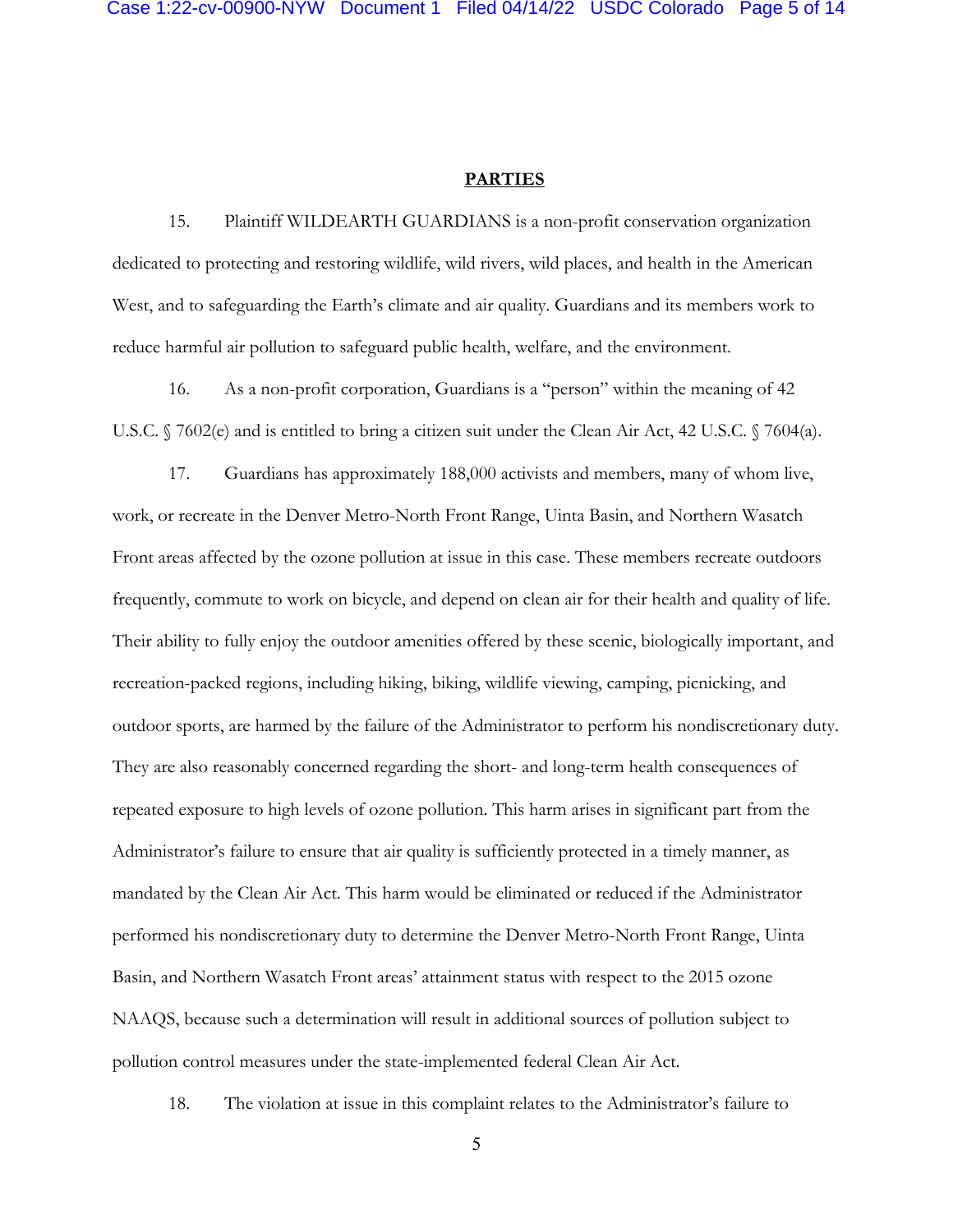determine whether nonattainment areas of Colorado and Utah have attained compliance with the 2015 ozone NAAQS in a timely manner. The Administrator has failed to meet the statutory deadline for making this determination. The Administrator's failure to make this legally-required determination is delaying clean air. If the Administrator finalized his determination that the areas failed to attain compliance with the 2015 NAAQS this determination would immediately trigger additional pollution abatement requirements for the areas by operation of law. Specifically, Colorado and Utah would need to apply more stringent permitting requirements, adopt more stringent clean air safeguards to reduce air pollution, submit plans to clean up the regions' unhealthy air, and set new deadlines for the area to come into attainment with the 2015 ozone NAAQS.

19. The Administrator's unlawful delay is forcing the Denver Metro-North Front Range, Uinta Basin, and Northern Wasatch Front areas – including Guardians' staff and members – to endure greater air pollution and public health risks than permitted by the Clean Air Act.

20. The violations alleged in this Complaint have injured and continue to injure the recreational, aesthetic, and health interests of Guardians and its members. These injuries are traceable to the Administrator's failure to perform a nondiscretionary duty. Granting the requested relief would redress these injuries by compelling action by the Administrator that Congress determined to be an integral part of the regulatory scheme for attaining the 2015 ozone NAAQS.

21. Defendant, MICHAEL S. REGAN, is the Administrator of the United States Environmental Protection Agency. As Administrator, Mr. Regan is charged with implementation and enforcement of the Clean Air Act, including carrying out the nondiscretionary duty at issue in this case. Mr. Regan is sued in his official capacity.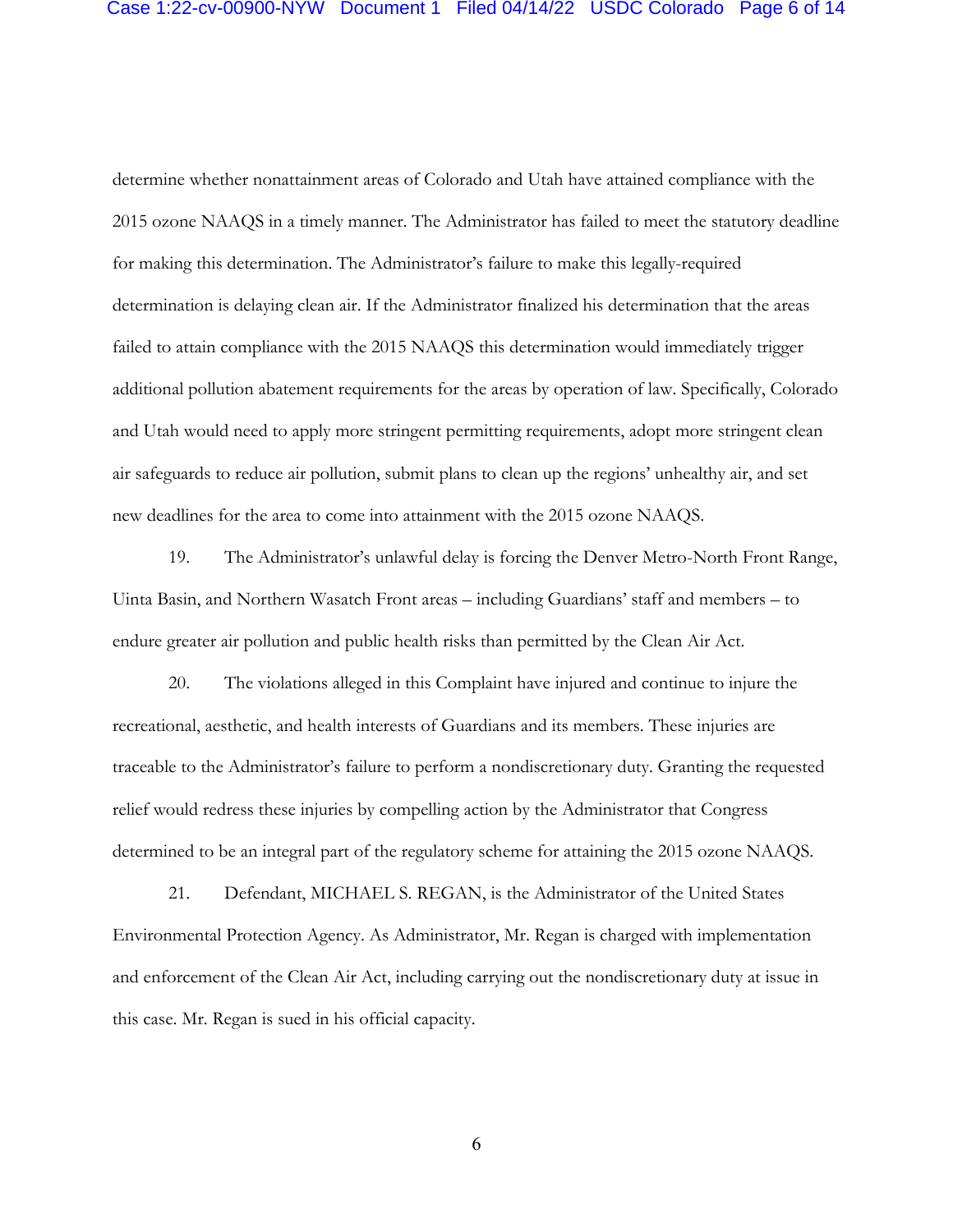### **LEGAL BACKGROUND**

22. Congress enacted the Clean Air Act to "speed up, expand, and intensify the war against air pollution in the United States with a view to assuring that the air we breathe throughout the Nation is wholesome once again." H.R. Rep. No. 91-1146, at 1 (1970), reprinted in 1970 U.S.C.C.A.N. 5356, 5356. The Clean Air Act was intended "to protect and enhance the quality of the Nation's air resources so as to promote the public health and welfare and the productive capacity of its population." 42 U.S.C. § 7401(b).

23. Consistent with these goals, the Act requires EPA to set NAAQS for certain pollutants, including ozone, "the attainment and maintenance of which . . . are requisite to protect the public health" with "an adequate margin of safety," 42 U.S.C.  $\%$  7409(a)–(b), and to designate areas with air pollution levels that exceed the national standards as "nonattainment" areas, 42 U.S.C.  $$7407(d)(1).$ 

24. Section 109(d)(1) of the Clean Air Act requires the Administrator to complete a "thorough review" of air quality criteria and the NAAQS every five years, and to "make such revisions in such criteria and standards and promulgate such new standards as may be appropriate" under the Act. 42 U.S.C. § 7409(d).

25. After EPA establishes or revises a NAAQS, the Clean Air Act "requires EPA and States to begin taking steps to ensure that the new or revised standards are met." *National Ambient Air Quality Standards for Ozone*, 73 Fed. Reg. 16,436 (Mar. 27, 2008). "The first step is to identify areas of the country that do not attain the new or revised standards, or that contribute to violations of the new or revised standards," and to designate such areas as in a state of "nonattainment." *Id*. The Administrator specifically classifies ozone nonattainment areas as Marginal, Moderate, Serious, Severe, or Extreme, based on the level of pollution monitored in the area. 42 U.S.C. § 7511.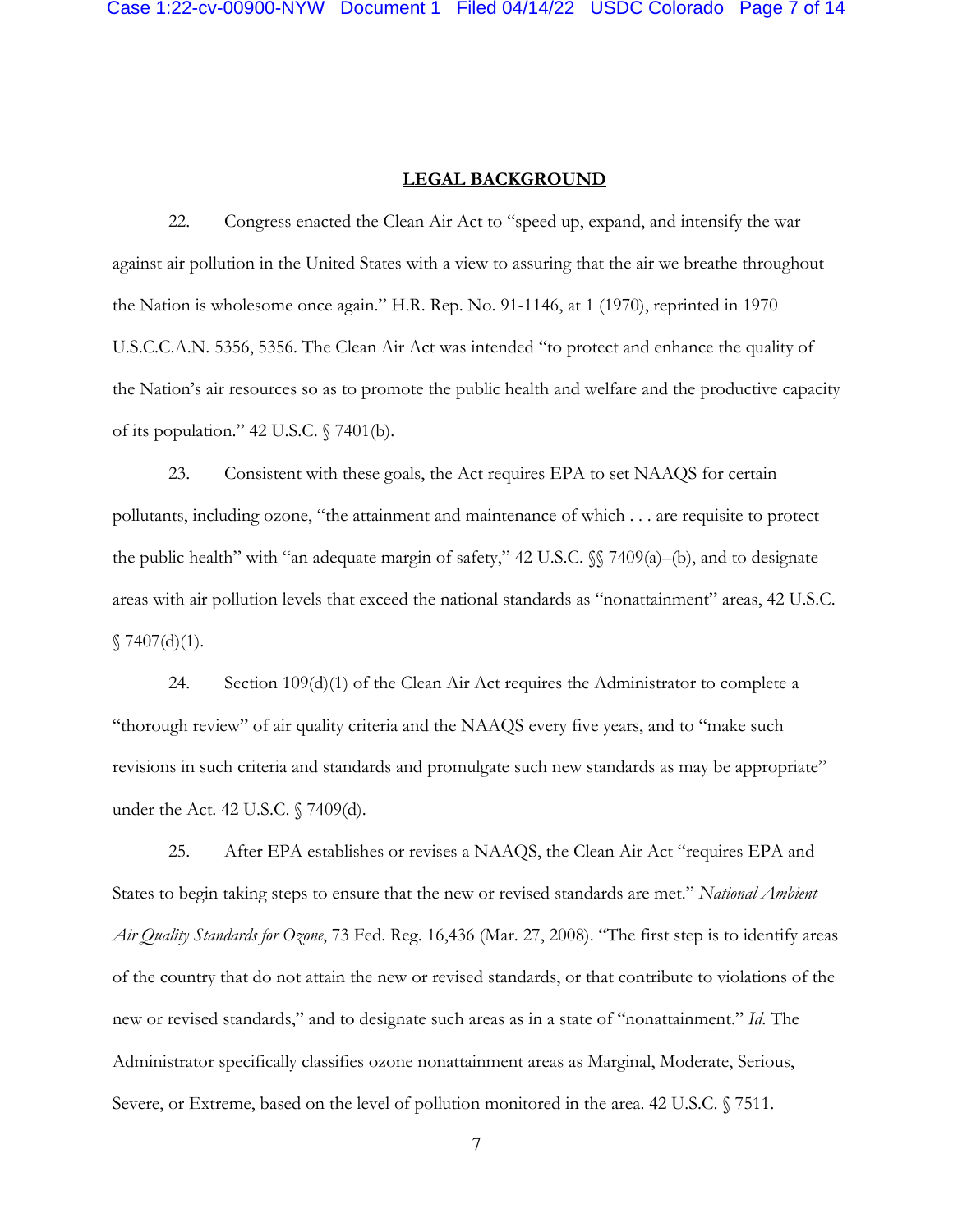26. States in which nonattainment areas are located are required to adopt State Implementation Plans to reduce pollution to below the applicable NAAQS. 42 U.S.C. § 7511a. State and local air quality management agencies develop these plans and submit them to EPA for approval. To receive EPA approval, State Implementation Plans must identify the specific emissions control requirements the state will rely on to attain and/or maintain compliance with the applicable NAAQS. 42 U.S.C. §§ 7502, 7511a.

27. Baseline federal regulatory requirements for State Implementation Plans vary depending on the nonattainment area's classification level, with areas experiencing more severe pollution mandated to do more to improve air quality. For example, plans for all ozone nonattainment areas must require any increase in VOC emissions (an ozone precursor) from major stationary sources to be "offset" by reductions in VOC emissions, but the offset ratio (emissions reductions to increases) ratchets up for more stringent nonattainment classifications. 42 U.S.C. § 7511a. For Marginal Areas, the offset ratio is 1.1, which increases to 1.15 for Moderate nonattainment areas. *Id*.

28. State implementation plans for nonattainment areas are generally due within 3 years of EPA's nonattainment designation. 42 U.S.C. § 7502(b).

29. In 1979 the EPA promulgated the first ozone NAAQS, the 0.12 ppm 1-hour ozone NAAQS. U.S. Envt'l. Prot. Agency, *Revisions to the National Ambient Air Quality Standards for Photochemical Oxidants*, 44 FR 8202 (Feb. 8, 1979). In 1997, after new research on the danger of ozone pollution, EPA promulgated a revised ozone NAAQS of 0.08 ppm, averaged over eight hours, which was determined to be more protective of public health than the previous 1-hour standard. U.S. Envt'l. Prot. Agency, *National Ambient Air Quality Standards for Ozone*, 62 Fed. Reg. 38,856 (July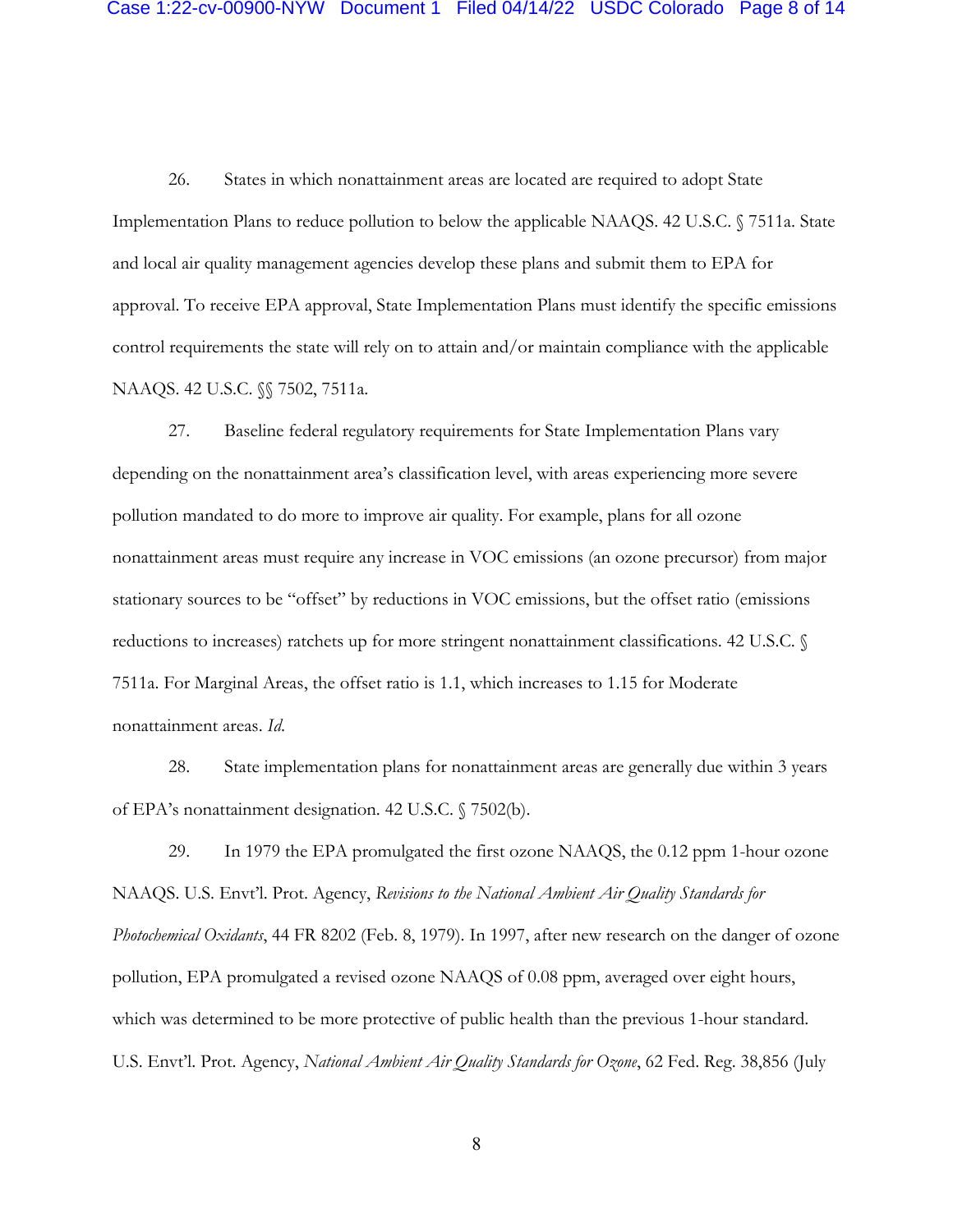18, 1997). In 2008, the EPA again revised the 8-hour ozone NAAQS downward from 0.08 to 0.075 ppm. 73 Fed. Reg. 16,436 (Mar. 27, 2008).

30. Most recently EPA strengthened the NAAQS for ozone on October 26, 2015, setting a limit on ozone concentrations in the air of no more than 0.070 ppm on an eight-hour basis. U.S. Envt'l. Prot. Agency, *National Ambient Air Quality Standards for Ozone*, 80 Fed. Reg. 65,292 (Oct. 26, 2015). A violation occurs at a monitoring site when the three-year average of the annual fourth highest eight-hour ozone concentration exceeds 0.070 ppm. 40 C.F.R. § 50.19(b). The 2015 ozone NAAQS provided a higher level of air quality protection than the 2008 NAAQS, based on EPA's determination of public health requirements.<sup>2</sup>

31. Effective August 3, 2018 the Administrator designated numerous regions within the U.S., including the Denver Metro-North Front Range, Uinta Basin, and Northern Wasatch Front, as marginal nonattainment areas for the 2015 ozone NAAQS. EPA, *Additional Air Quality Designations for the 2015 Ozone National Ambient Air Quality Standards*, 83 Fed. Reg. 25,776 (June 4, 2018). Marginal areas were given three years to sufficiently improve air quality to meet the new ozone limits. For these areas, the attainment deadline was set for August 3, 2021. 42 U.S.C.  $\{\$ 7511(a)(1), (b)(1).$ 

32. Within six months of the attainment deadline, the Administrator has a mandatory, nondiscretionary duty to make a determination, based on the area's design value (at the time of the

<sup>2</sup> Note that although EPA adopted this stricter ozone NAAQS in 2015, EPA has retained the 2008 ozone NAAQS of 0.075 ppm which applies *in addition* to the new 2015 standard. U.S. Envtl. Prot. Agency, *Implementation of the 2015 National Ambient Air Quality Standards for Ozone: Nonattainment Area Classifications and State Implementation Plan Requirements*, 83 Fed. Reg. 62,998, 63,000 (Dec. 6, 2018). This was done to prevent areas already in a higher degree of nonattainment for the 2008 standard perversely being 'reset' to the lowest degree of nonattainment for the 2015 standard. For example, the Denver Metro-North Front Range Area is currently in Serious, soon to be Severe, nonattainment for the 2008 standard, while currently only classified as Marginal nonattainment for the 2015 standard.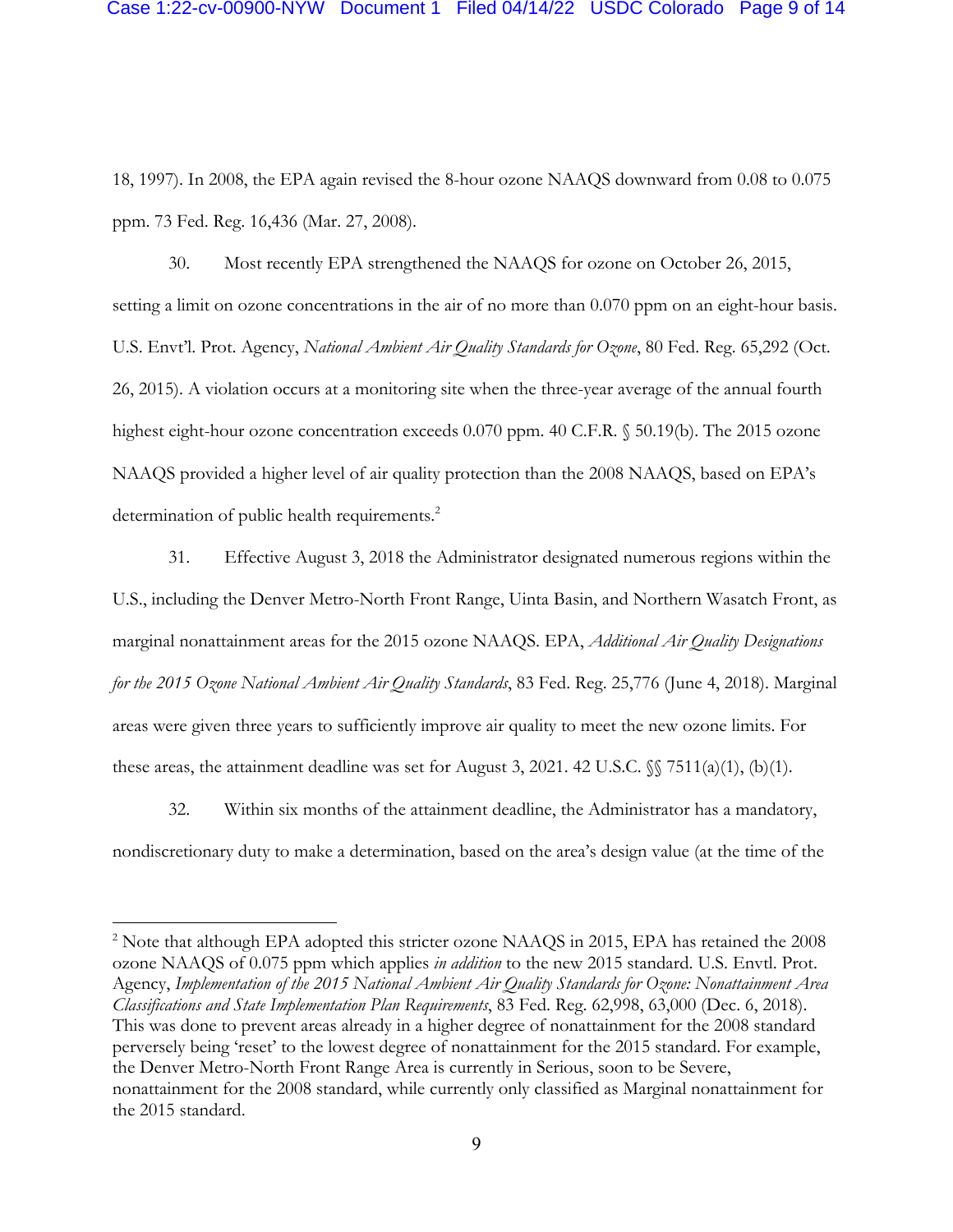deadline), whether the area had attained the standard. 42 U.S.C. § 7511(b)(2)(A). Upon the Administrator's finding that an area has not met the standard as of the deadline, the area "shall be reclassified by operation of law" to the next higher nonattainment classification (or an even higher classification if warranted by the pollution levels measured). *Id*. This reclassification triggers requirements for states to then adopt additional pollution control measures. 42 U.S.C. § 7509(d).

# **FACTUAL BACKGROUND**

33. In June 2018, the Administrator officially designated the Denver Metro-North Front Range area of Colorado and the Uinta Basin and Northern Wasatch Front regions of Utah as in Marginal nonattainment with the 2015 ozone NAAQS, effective August 3, 2018. 83 Fed. Reg. 25,776 (June 4, 2018).

34. After this designation, Colorado and Utah were required to adopt and implement air quality regulations to bring their respective nonattainment areas into attainment with the 2015 NAAQS within three years, so by August 3, 2021. 42 U.S.C. §§ 7511(a)(1), (b)(1); 83 Fed. Reg. 25,776 (June 4, 2018).

35. Colorado and Utah, however, failed to take sufficient action between 2018 and 2021 to improve air quality as needed to protect public health and welfare in the Denver Metro-North Front Range, Uinta Basin, and Northern Wasatch Front areas. Publicly available data show these areas failed to meet the 2015 ozone NAAQS by the attainment date. Colo. Dep't. of Pub. Health & Env't, 2021 *Ozone Summary Table*, available at

https://www.colorado.gov/airquality/html\_resources/ozone\_summary\_table.pdf (last accessed Mar. 29, 2022); Utah Dep't of Envt'l Quality, *Ozone Overview and Standard*, available at https://deq.utah.gov/air-quality/ozone-overview-and-standard-moderate-area-ozone-sip (last accessed Mar. 29, 2022).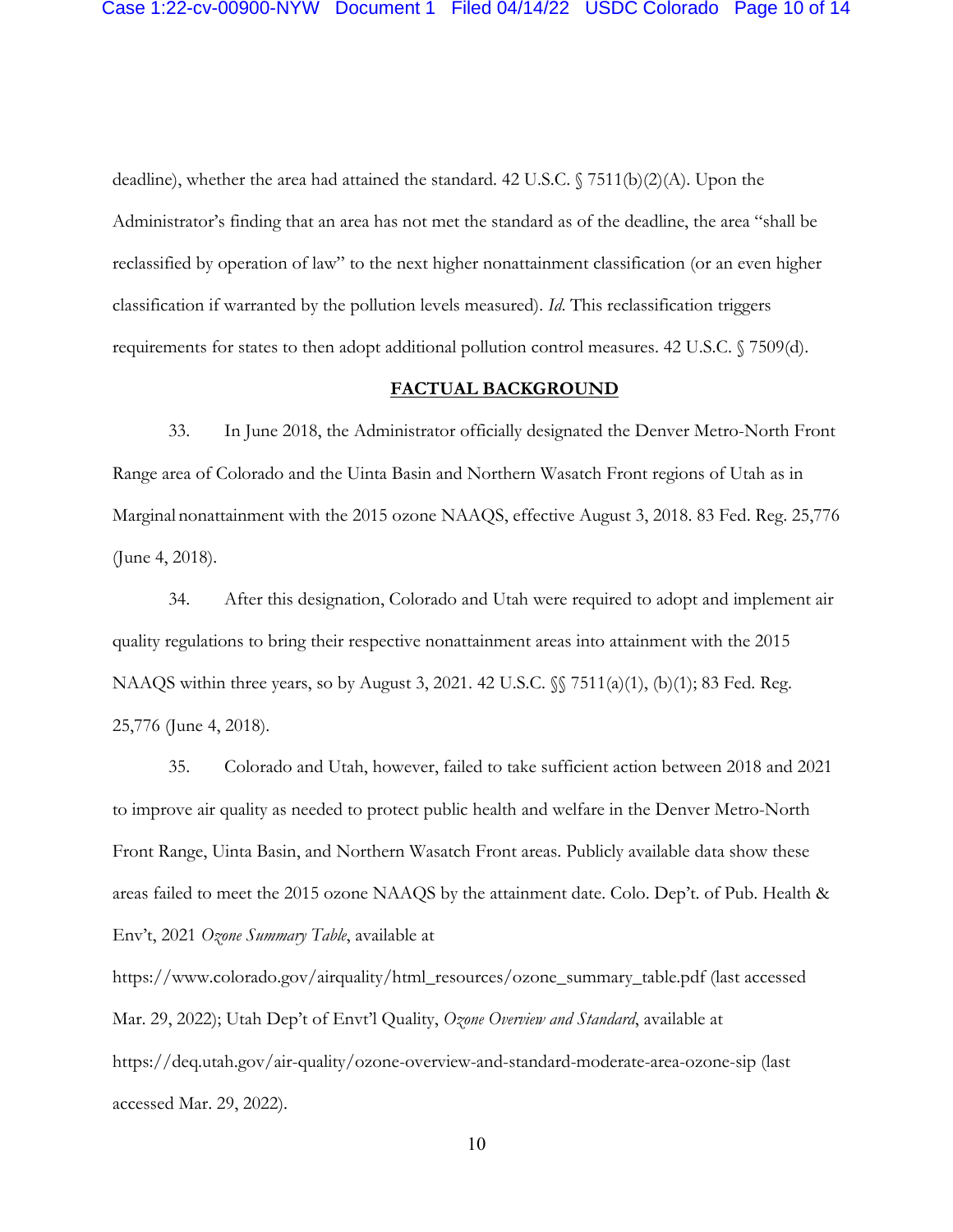36. The Administrator had a mandatory, nondiscretionary duty to make the determination as to whether Colorado and Utah's respective ozone nonattainment areas met the 2015 ozone NAAQS by the attainment deadline within six months of that date. 42 U.S.C. §  $7511(b)(2)(A)$ .

37. Thus, by February 3, 2022, the Administrator was required to make a formal determination as to whether the Denver Metro-North Front Range, Uinta Basin, and Northern Wasatch Front areas attained compliance with the 2015 ozone NAAQS, as of the August 3, 2021 deadline. The Administrator failed to do make such a determination and has not done so since.

38. If the Administrator finalized his determination that the area failed to attain compliance with the 2015 ozone NAAQS, EPA would be required as a matter of law to "bump up" the classification of the area from "marginal" to "moderate." 42 U.S.C. § 7511(b)(2)(A)(i). This c87 FR 21842hange in classification would require that Colorado and Utah adopt more stringent clean air safeguards to reduce ozone pollution, to submit revised State Implementation Plans to clean up the regions' unhealthy air, and would set a new deadline for the areas to come into attainment with the 2015 ozone NAAQS. *Compare* 42 U.S.C. § 7511(a) (plan submissions and requirements for Marginal areas) with  $\sqrt{7511(b)}$  (plan submissions and requirements for Moderate areas). In essence, the Administrator's delay is forcing the residents of and visitors to the Denver Metro-North Front Range, Uinta Basin, and Northern Wasatch Front areas to endure more air pollution and health risk than the law allows.

39. On April 13, 2022, EPA published a notice of proposed action to determine that Denver Metro-North Front Range and other regions failed to attain the 2015 ozone NAAQS, and provide a one-year attainment deadline extension to Utah for the Uinta Basin. U.S. Envtl. Prot. Agency, *Determinations of Attainment by the Attainment Date, Extensions of the Attainment Date, and*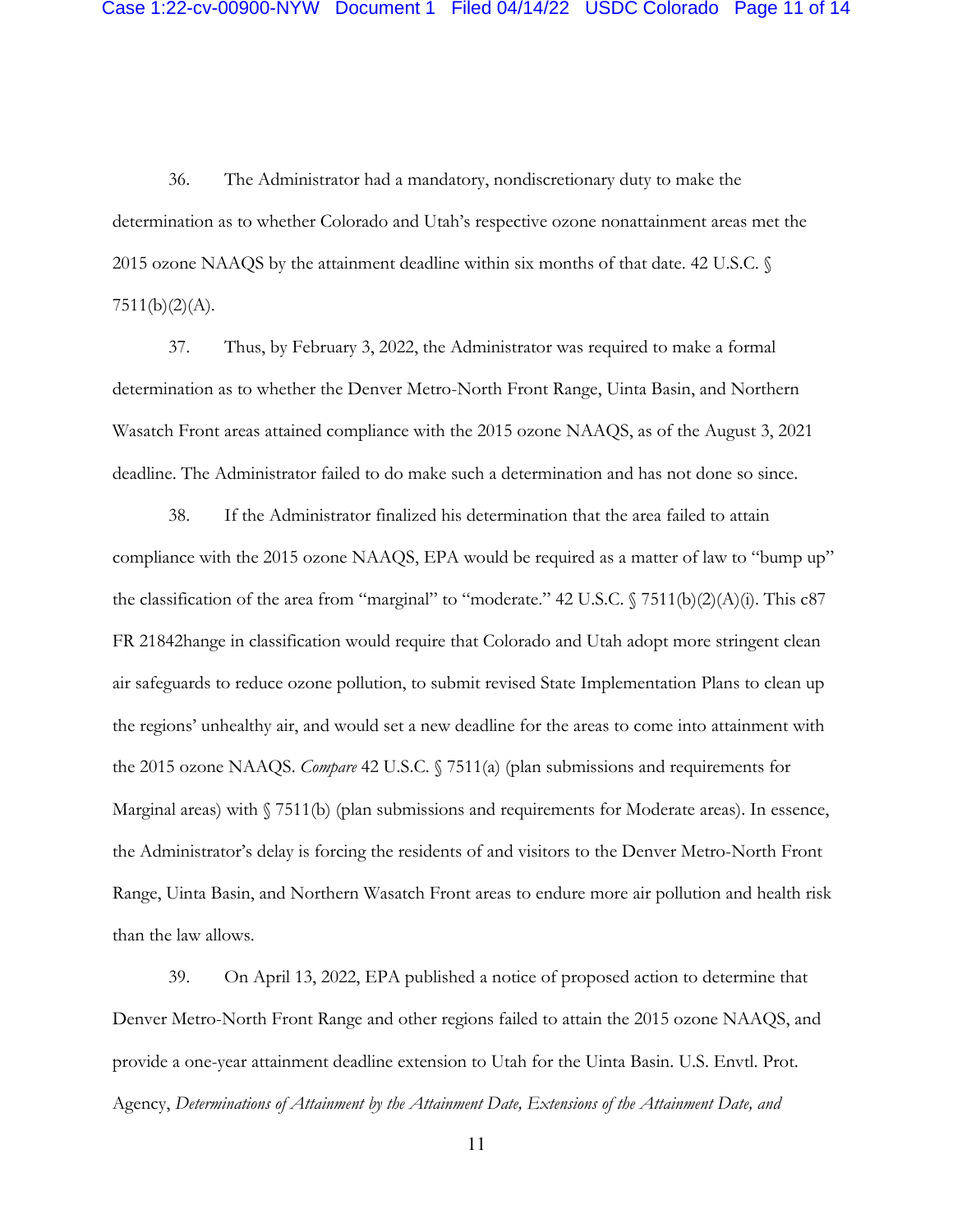*Reclassification of Areas Classified as Marginal for the 2015 Ozone National Ambient Air Quality Standards*, 87 Fed. Reg. 21,842, 21,845 (April 13, 2022). <sup>3</sup> However, Section 181(b)(2)(B) of the CAA requires the EPA to publish the final determination of failure to attain and accompanying reclassification in the Federal Register no later than 6 months after the attainment date, which in the case of the Marginal nonattainment areas considered in this proposal was February 3, 2022. 42 U.S.C. § 7511(b)(2)(B). That duty is not satisfied by publication of notice of a proposed action.

### **CLAIM FOR RELIEF**

# **Clean Air Act – Failure to Make a Determination Regarding Colorado and Utah's Compliance or Non-Compliance with the 2015 ozone NAAQS by the Mandatory Deadline of February 3, 2022**

- 40. Guardians incorporates by reference all allegations in the proceeding paragraphs.
- 41. Effective August 3, 2018, EPA designated the Denver Metro-North Front Range

area of Colorado, and the Uinta Basin and Northern Wasatch Front areas of Utah, as in marginal

nonattainment with the 2015 ozone NAAQS.

42. These regions were required to attain compliance with the 2015 ozone NAAQS

within three years of their designation, or August 3, 2021.

43. After this marginal nonattainment designation, these regions failed to attain

compliance with the 2015 ozone NAAQS by the August 3, 2021 deadline. 42 U.S.C. § 7511(a)(1),

(b)(1); 83 Fed. Reg. 25,776 (June 4, 2018).

44. Within six months of the August 3, 2021 attainment deadline, or by February 3,

 $3$  Section 181(a)(5) of the CAA provides the EPA the discretion to extend an area's applicable attainment date by 1 additional year upon application the relevant state if the state meets the two criteria under CAA section  $181(a)(5)$  as interpreted by the EPA in 40 CFR 51.1307. 42 U.S.C. § 7511. In this case EPA did find that Utah met these criteria and proposed to allow Utah's requested extension.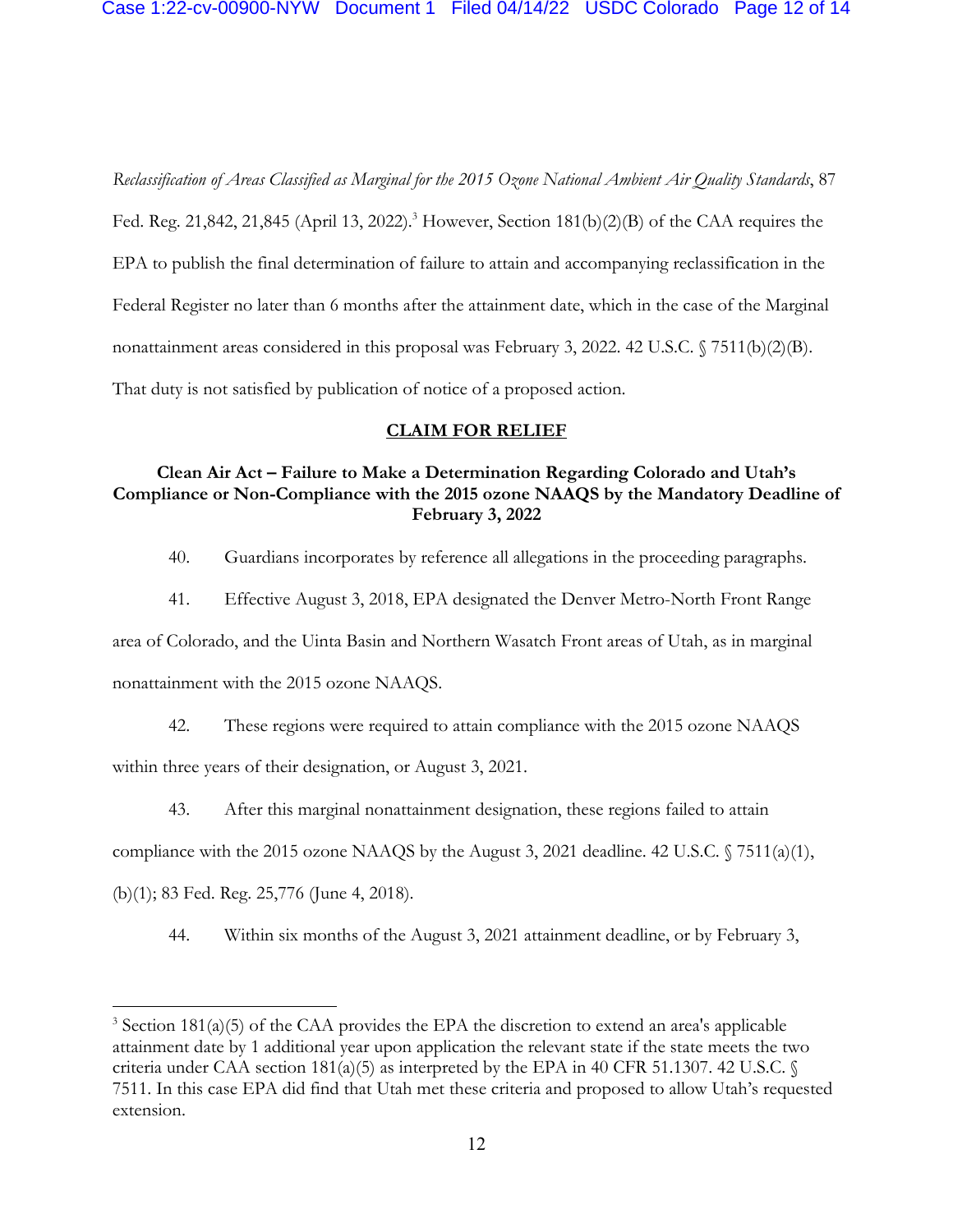2022, the Administrator was required by the Clean Air Act to make a formal determination as to whether the Denver Metro-North Front Range, Uinta Basin, and Northern Wasatch Front Marginal nonattainment areas attained compliance with the 2015 ozone NAAQS as of the attainment deadline. 42 U.S.C. § 7511(b)(2)(A).

45. The Administrator did not make the required attainment determination by the mandatory deadline of February 3, 2022, and has not done so as of the date of this Complaint.

46. Accordingly, the Administrator has violated and continues to violate their mandatory, nondiscretionary duty under 42 U.S.C. § 7511(b)(2)(A).

47. This violation constitutes a "failure of the Administrator to perform any act or duty under this chapter which is not discretionary with the Administrator" within the meaning of the Clean Air Act's citizen suit provision. 42 U.S.C.  $\sqrt{7604(a)(2)}$ . The Administrator's violation is ongoing and will continue unless this Court grants the requested relief.

#### **PRAYER FOR RELIEF**

WHEREFORE, Plaintiff respectfully requests that this Court:

A. Declare that Defendant has violated and is in violation of his mandatory, nondiscretionary duty under 42 U.S.C.  $\sqrt{7511(b)(2)(A)}$  to make a timely determination by February 3, 2022 regarding whether the Denver Metro-North Front Range area of Colorado and the Uinta Basin and Northern Wasatch Front areas of Utah, attained compliance with the 2015 ozone NAAQS by August 3, 2021;

B. Order Defendant to perform his mandatory, nondiscretionary duty under 42 U.S.C.  $\gamma$  7511(b)(2)(A) by a date certain to make a formal determination regarding whether or not the Denver Metro-North Front Range Area of Colorado and the Uinta Basin and Northern Wasatch Front areas of Utah, attained the 2015 ozone NAAQS by August 3, 2021;